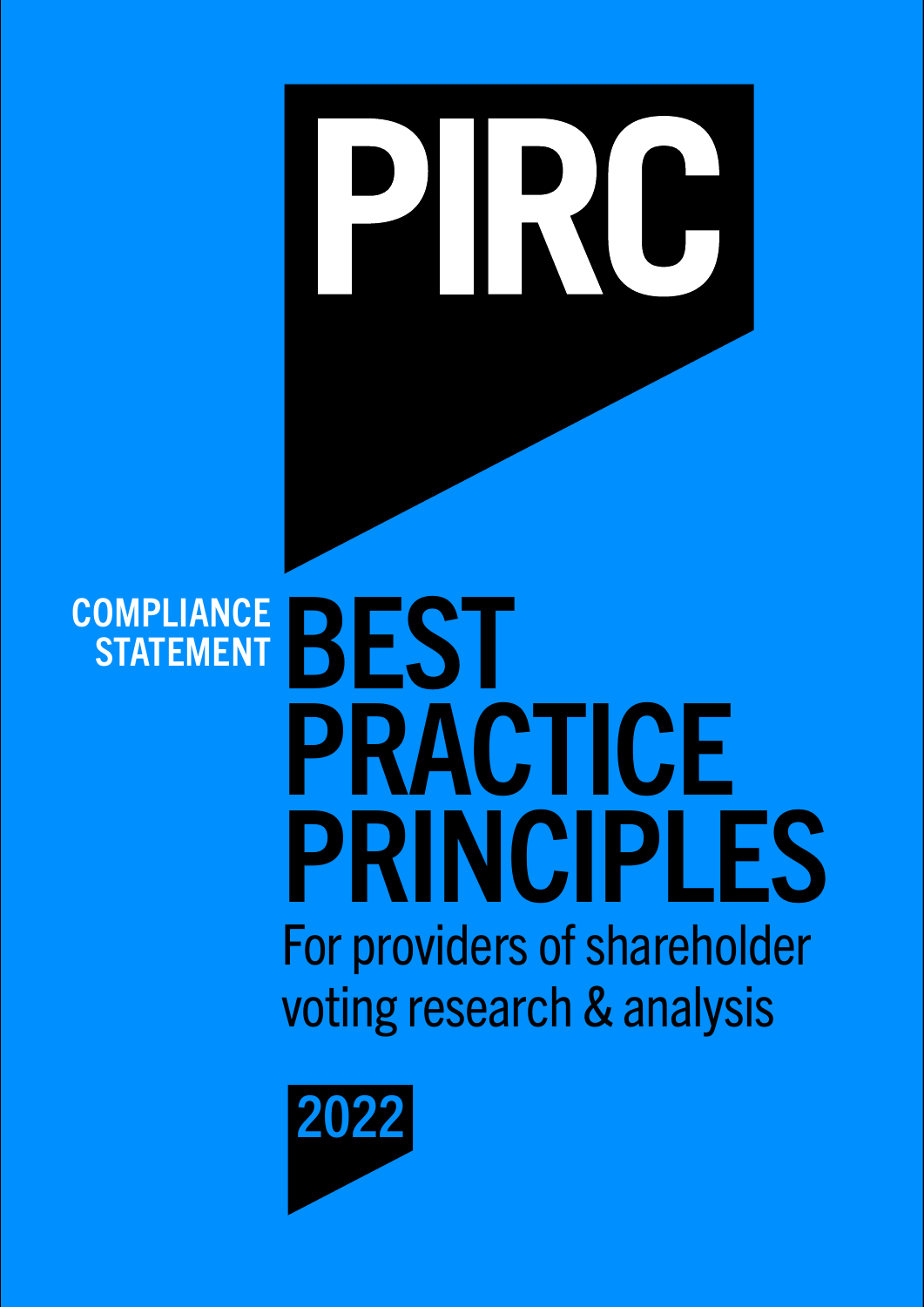

BEST PRACTICE PRINCIPLES 2021

# CONTENTS BACKGROUND p4

## PRINCIPLE 1 SERVICE QUALITY p4

## PRINCIPLE 2 CONFLICTS OF INTEREST MANAGEMENT p9

## PRINCIPLE 3 COMMUNICATION POLICY p10

### SUMMARY

## PIRC compliance statement: 'Best Practice Principles for Providers of Shareholder Voting Research &Analysis

**1** We recognise that PIRC is in a position of trust and should act at all times in the best long terms interests of its clients.

2 We seek to avoid any conflicts of interest and if they arise, openly declare them.

**3** We operate within a culture of open dialogue with our clients, the companies we evaluate and other relevant third parties.

4 We are clear what is factual analysis, interpretation of analysis and what is PIRC's opinion.

5 We provide information and services that are clear, timely, usable and relevant to our clients and relevant third parties.

**6** We have a clear and transparent charging policy for the range of services we provide and we are open about where the sources of income that sustain the business derive from.

7 We maintain a viable operational and financially sustainable business model free from any conflicts.

8 We seek to build an open and conflict-free relationship with the companies we research and analyse.

**9** We are prepared to act collectively with others who have similar objectives to protect the interests of shareholders and relevant third parties.

10 We seek to produce governance analysis that reflects the long term interests of shareholders and relevant third parties taking into account generally accepted best practice in company

governance, recognising operating best practices of leading companies and monitoring risks of poor governance to our clients, shareholders and relevant third parties.

**11** We are proactive in highlighting poor governance arrangements and comparative corporate governance best practice so those receiving our research and analysis are well informed.

12 We seek to ensure all outputs are based on quality research and analysis with the integrity of our database is securely maintained and refreshed over time.

13 We facilitate engagement with company senior management on governance issues with the objective of improving governance or addressing significant risks that could damage shareholder value.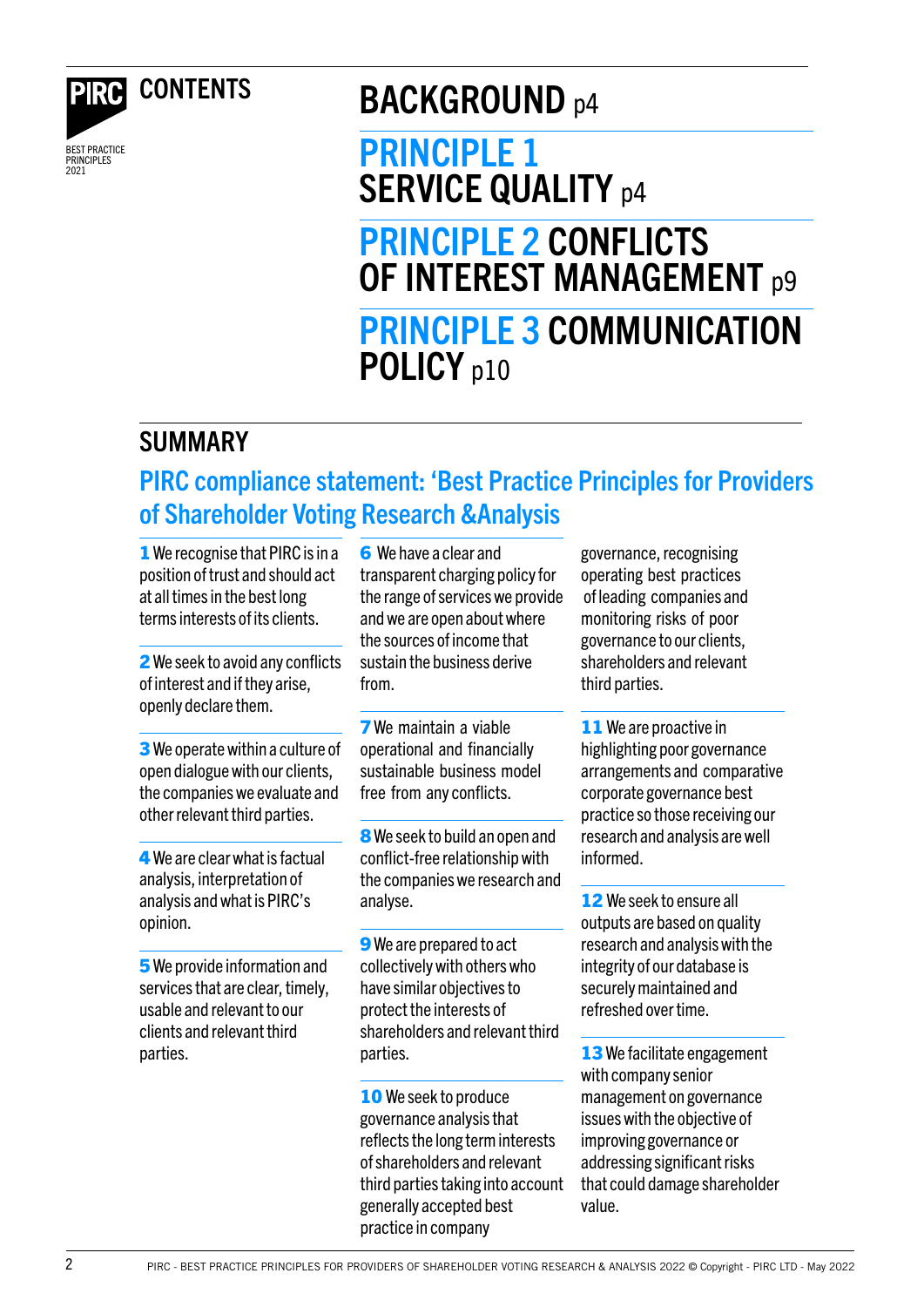

BEST PRACTICE PRINCIPLES 2022

> "there are several areas, in particular relating to transparency and disclosure, where a coordinated effort of the proxy advisory industry would foster greater understanding and assurance among other stakeholders in terms of what these can rightfully expect from proxy advisors."

ESMA

In 2012 the European Securities and Markets Authority issued a discussion document for consultation that reviewed the role and practices of the small industry of corporate governance and proxy voting services firms operati n 2012 the European Securities and Markets Authority issued a discussion document for consultation that reviewed the role and practices of the small industry of corporate governance and proxy voting services firms operating in Europe, and its principal services to the institutional investor community such as asset managers, mutual funds and pension funds.

Following its fact finding work in 2011, ESMA said that it recognised that the proxy advisory industry within Europe was expected to grow in prominence and that investors are, or are expected to be, increasingly using proxy advisor services. In its paper ESMA identified several key issues related to the proxy advisory market which it surmised may have an impact on the proper functioning of the voting process.<sup>1</sup>

In February 2013 ESMA published a final report as a Feedback Statement on the consultation regarding the role or the proxy advisory industry that "it has not been provided with clear evidence of market failure in relation to how proxy advisors interact with investors and issuers".<sup>2</sup>

PIRC felt that the concerns that had been raised by various consultation responses needed to be addressed. These concerns were set out in the ESMA final report, stating "there are several areas, in particular relating to transparency and disclosure, where a coordinated effort of the proxy advisory industry would foster greater understanding and assurance among other stakeholders in terms of what these can rightfully expect from proxy advisors."

PIRC was pleased therefore to agree to participate in an initiative with fellow proxy voting advisory firms to establish a set of best practice principles that would form the basis of a guide to the market about what standards of behaviour it should expect to see in relation to a firm's clients, the issuer community and the capital market as a whole in its role and operations.

This proxy research industry initiative led to the establishment of the 'Best Practice Principles for Providers of Shareholder Voting Research & Analysis', published March 2014 (hereinafter 'Best Practice Principles' or BPP). PIRC is a signatory to these Principles and this statement constitutes PIRC's compliance with these Principles as at January 2021.

<sup>1</sup> Discussion Paper: An Overview of the Proxy Advisory Industry. Considerations on Possible Policy Options, ESMA, March 2012, www.esma.europa.eu 2 ESMA Final Report, February 2014 www.esma.europa.eu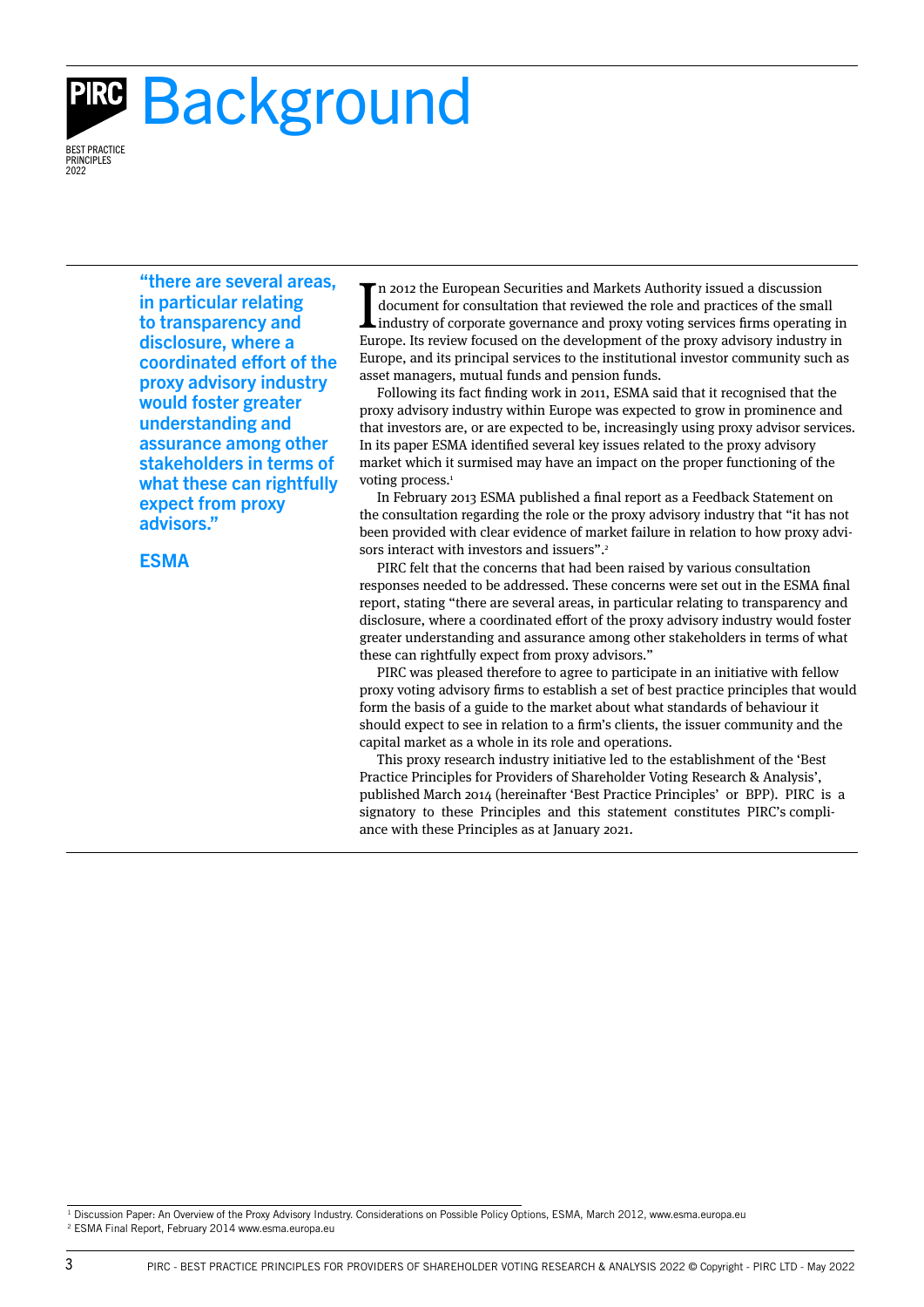

|                | <b>RESEARCH ACTIONS</b>                                                                                                                                                                                                                                                                                                                                                                                                                                                                                                                                                                                                                                                            | PROFILING, FILING & REPORTING                                                                                                                                                                                                                                                                                                                                                                                                                                                                  | <b>OUTPUT,</b><br><b>PRODUCT</b>                                                                                                                                    |
|----------------|------------------------------------------------------------------------------------------------------------------------------------------------------------------------------------------------------------------------------------------------------------------------------------------------------------------------------------------------------------------------------------------------------------------------------------------------------------------------------------------------------------------------------------------------------------------------------------------------------------------------------------------------------------------------------------|------------------------------------------------------------------------------------------------------------------------------------------------------------------------------------------------------------------------------------------------------------------------------------------------------------------------------------------------------------------------------------------------------------------------------------------------------------------------------------------------|---------------------------------------------------------------------------------------------------------------------------------------------------------------------|
|                | <b>Collect corporate information:</b><br>• Proxy Material<br>• Most recent annual report<br>• Social report<br>• Environmental report<br>• Sustainability report<br>· Internal database search<br>• External database search<br>• All relevant internal information<br>• Internal company logbook                                                                                                                                                                                                                                                                                                                                                                                  | • Introduce relevant information in existing<br>company profile (draft report) template or in<br>PIRC Database (or create new profile)<br>• Indicate research activities in logbook (or<br>create new logbook)<br>• Complete company file                                                                                                                                                                                                                                                      | • (New or updated) Proxy<br>report stage 1, or (new<br>or updated) PIRC<br>Database stage 1<br>• (New or updated)<br>logbook<br>• (New or extended)<br>company file |
| $\overline{2}$ | Screen on disputable practices:<br>• Websites & newsgroups<br>• Internet search<br>• Issue specific sources                                                                                                                                                                                                                                                                                                                                                                                                                                                                                                                                                                        | • Introduce relevant information in existing<br>profile template or in PIRC Database<br>• Indicate research activities in logbook<br>• Complete company file                                                                                                                                                                                                                                                                                                                                   | • Proxy report stage 2,<br>or PIRC Database<br>stage 2<br>• Updated logbook<br>• Extended company file                                                              |
| 3              | <b>Contact company for further information:</b><br>• Phone/mail company in order to establish<br>contact(s) with relevant/appropriate person(s)<br>(in principle Investors Relations or Corporate<br>Communications)<br>• Establish (an) interview(s) with company<br>secretary other responsible persons (community<br>affairs, human rights )<br>• Explain purpose of inquiry (or written standard<br>letter)<br>• Ask additional questions in order to obtain the<br>missing information or to check available third<br>party information<br>. In case of reluctance to co-operate: propose and<br>conduct interview by telephone or partial<br>completion of the questionnaire | • Introduce relevant information in existing<br>profile template or in PIRC Database<br>• Indicate all research & contact activities in<br>logbook<br>• Save all written (printed) communications to<br>the company in company file; save all<br>electronic communications to the company in<br>electronic file system<br>• Save all written (printed) communications from<br>the company in company file; save all<br>electronic communications from the company<br>in electronic file system | • Proxy report stage 3,<br>or PIRC Database<br>stage 3<br>• Updated logbook<br>• Extended company file                                                              |
| 4              | Collect relevant stakeholder information,<br>where required:<br>• Identify representative stakeholder groups; at the<br>minimum two trade union representatives (two<br>different unions or one on company level and 1<br>sector representative), environmental, human<br>rights, developing countries, corporate<br>governance, sector specific stakeholders and<br>issue specific stakeholders<br>• Contact the stakeholder groups and make<br>inquiries, focused at the stakeholder's specific<br>field of interest (telephone interview or<br>questionnaires)                                                                                                                  | • Introduce relevant information in existing<br>profile template or in PIRC Database<br>• Introduce stakeholder contacts in logbook<br>• Indicate research activities in logbook<br>• Save all relevant materials in company file                                                                                                                                                                                                                                                              | • Proxy report stage 4,<br>or PIRC Database<br>stage 4<br>• Updated logbook<br>• Extend company file                                                                |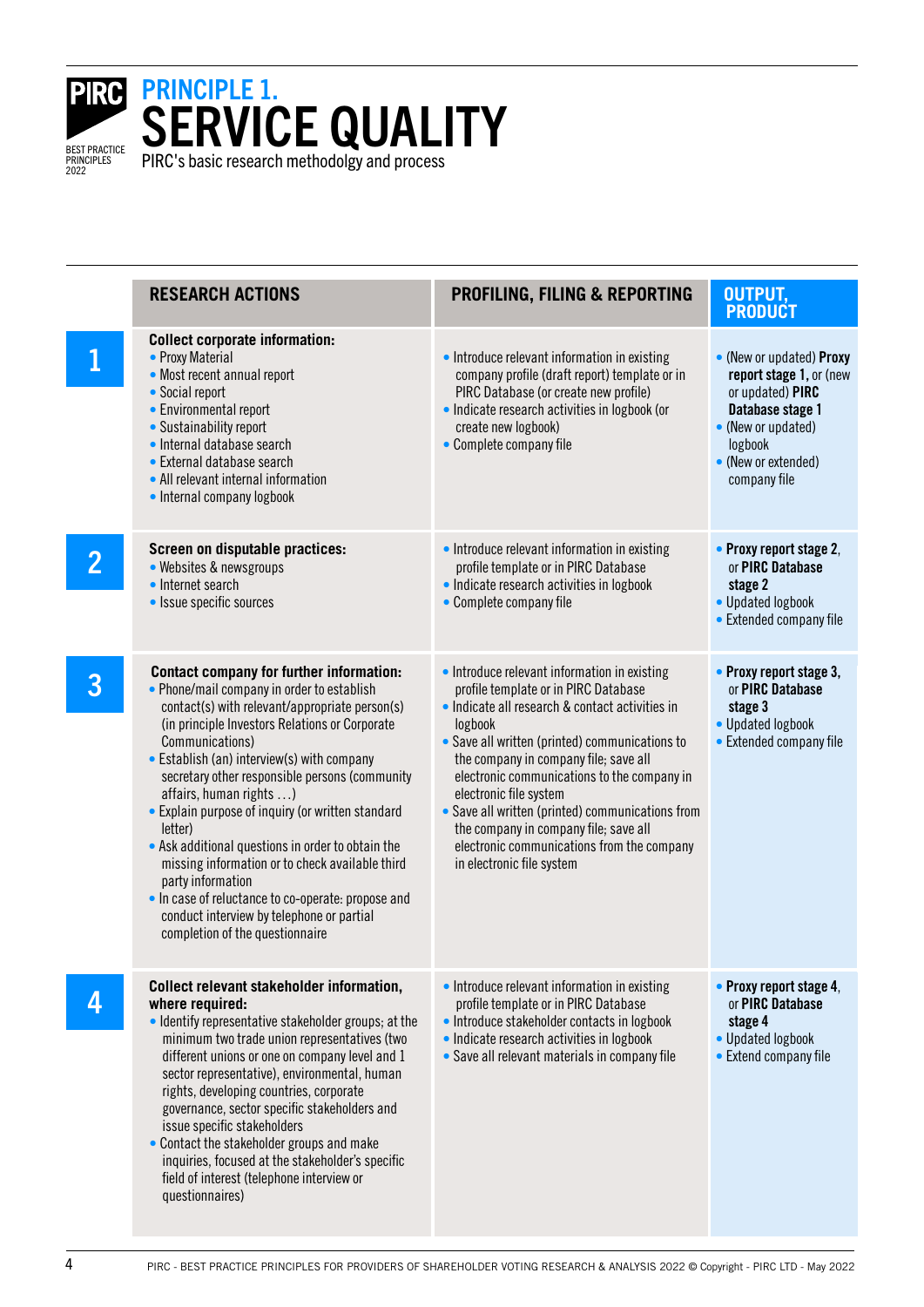

BEST PRACTICE PRINCIPLES 2022

| 5 | <b>Submit Proxy report stage 4 or PIRC</b><br>Database stage 4 to at least one internal<br>senior (PIRC) researcher for review<br>• Receive feedback of senior researcher on<br>quality, completeness                                         | • Adapt or complete the profile or PIRC Database,<br>following feedback of senior staff member<br>• Indicate additional research activities in<br>logbook<br>• Indicate name of senior(s) and date of                                                                                  | • Proxy report stage 5,<br>or PIRC Database<br>stage 5<br>• Updated logbook<br>• Extended company file                   |
|---|-----------------------------------------------------------------------------------------------------------------------------------------------------------------------------------------------------------------------------------------------|----------------------------------------------------------------------------------------------------------------------------------------------------------------------------------------------------------------------------------------------------------------------------------------|--------------------------------------------------------------------------------------------------------------------------|
| 6 | Submit Proxy report stage 5 to the<br>company:<br>• Ask for comments and additional information<br>• Agree on deadline<br>• Assess relevance of feedback [NB: this Stage is<br>currently only operated for the UK and selected<br>EU markets] | • Adapt or complete the profile or PIRC Database,<br>following feedback of company, when relevant<br>• Indicate company feedback procedure in<br>logbook<br>• Save all relevant materials in company file                                                                              | • Profile stage 6, or<br><b>PIRC Database stage</b><br>6<br>• Updated logbook<br>Extended company file                   |
|   | <b>Quality check and delivery:</b><br>• Check conformity with SVG<br>• Check language and spelling                                                                                                                                            | • Adapt the report or PIRC Database to feedback<br>$\bullet$ Indicate name of researcher(s) and editor(s)<br>and date of feedback in logbook<br>• Save final profile or PIRC Database in company<br>folder<br>• Complete company file<br>• Report completion internally and externally | • Draft Final Proxy<br>report or draft final<br><b>PIRC Database</b><br>• Updated logbook<br>• Completed company<br>file |
| 8 | <b>Final quality check</b><br>• Process peer review comments                                                                                                                                                                                  | • Adapt the profile or PIRC Database to peer<br>review feedback<br>• Indicate peer review procedure in logbook<br>• Save all relevant materials in company file<br>• Send Final Profile to Clients (upload on client<br>website)                                                       | • Finalise Profile<br>• Finalise PIRC<br><b>Database</b><br>• Fully updated logbook<br>- Completed company file          |

"Company file" means all hardware (paper) information, classified in the offices.

"All relevant internal information" means all hard- or software information on the company.

"Internal company logbook" means the existing logbook, that is kept for PIRC or other clients service purposes.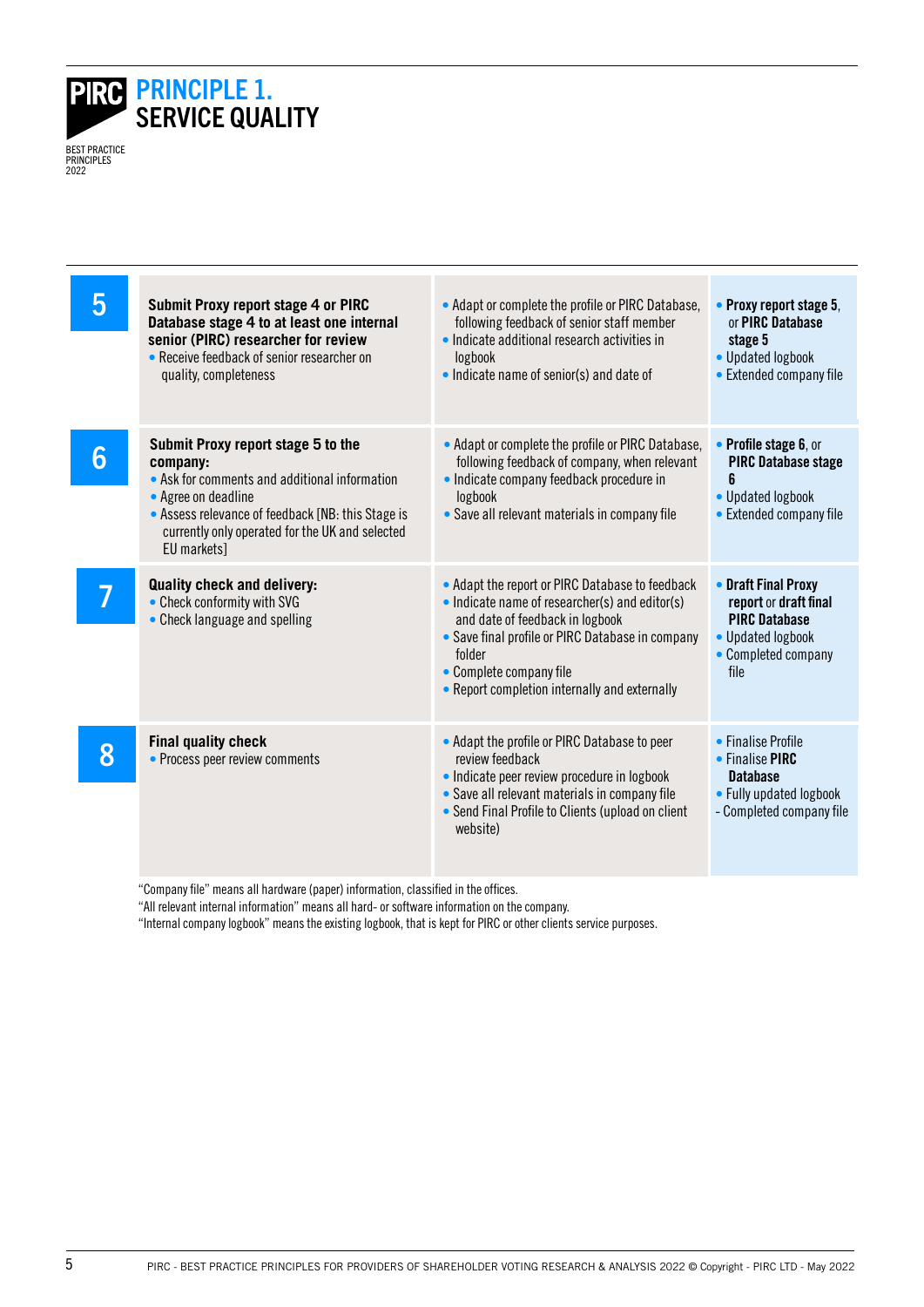

#### Additional research processes

Shareholder proposals: PIRC reviews and analyses each shareholder proposal on its merits. It follows a standard operating procedure that identifies the proponent where possible; reviews the merits of the proposal and any supporting statement; reviews and analyses the company responses; considers any relevant PIRC Shareholder Voting Guidelines (eg PIRC guidelines for the US market) and provides a recommendation based on this analysis or any custom client guidelines required.

#### Engagement processes

Once reports are drafted as per the above-mentioned process, PIRC undertakes engagement with company representatives in selective markets, prior to publication. The deadlines we require for responses in written form is 48 hours for reports on annual general meetings for companies in the FTSE All Shares index and 24 hours for companies in the Euro First 300 index, excluding public holidays. Companies can ask for an extension of the deadline and the engagement can also take up to several days. Once engagement is concluded, PIRC reports on its outcome, including whether this led to factual amendments, changes in the voting recommendations and whether companies understand or challenge PIRC's arguments. In compliance with the GDPR, PIRC asks companies specifically to confirm whether they would like to see the correspondence in the reports, respecting companies 'rights to opt out' and reporting exclusively the outcome of the engagement. For other companies, they receive the report once it is published for PIRC clients and PIRC remains available to reissue the report, if company representatives responded with factual amendments after the report was published, until the cut-off date (i.e. voting deadline).

#### PIRC Shareholder Voting Guidelines:

PIRC's shareholder voting guidelines have been influenced by global leadership organisations such as the International Corporate Governance Network's best practice recommendations, the Organisation for Economic Cooperation and Development, local market codes such as the Dutch Tabaksblat Committee Code and the guidelines issued by other market players such as the Council of Institutional Investors in the

US and the King Report in South Africa.

In setting out general principles, we seek to ensure consistency and fairness in determining voting advice. However, special circumstances are considered whether appropriate. Whilst our guidelines cannot provide for all eventualities, in particular situations PIRC will exercise its judgement according to the nature and materiality of the issue, the composition of meeting agendas and the nature of the company response to issues raised and our judgement as to what would be in our clients' interests.

As far as possible we have set out in our guidelines where our view of best practice goes beyond existing legal or regulatory requirements. PIRC plays an active role in debating corporate governance issues via submissions to government consultations, client seminars, membership of various working parties and bilateral company meetings as well as dialogue over local market best practice. These activities along with client feedback and company comments inform our Guidelines. PIRC consults with clients on each new edition of its Guidelines. Many of PIRC's pension fund clients adopt the PIRC Guidelines following a presentation and endorsement by their respective governing bodies.

#### PIRC's primary goals in terms of encouraging boards of listed companies to adopt corporate governance best practice are to:

- Adopt clear values and standards in business dealings throughout the organisation.
- Develop a culture of transparency and accountability.
- Focus on strategic issues and the quality of the business rather than simply short term numbers.
- Develop appropriate checks and balances to deal with conflicts of interest.
- Maintain effective systems of internal control and risk management.
- Create fair remuneration structures that reward the achievement of business objectives at all levels.
- Recognise and manage impacts on stakeholders.

These goals are intended to assist companies in making effective business choices so as to maximise the wealth and welfare of all affected by their operations.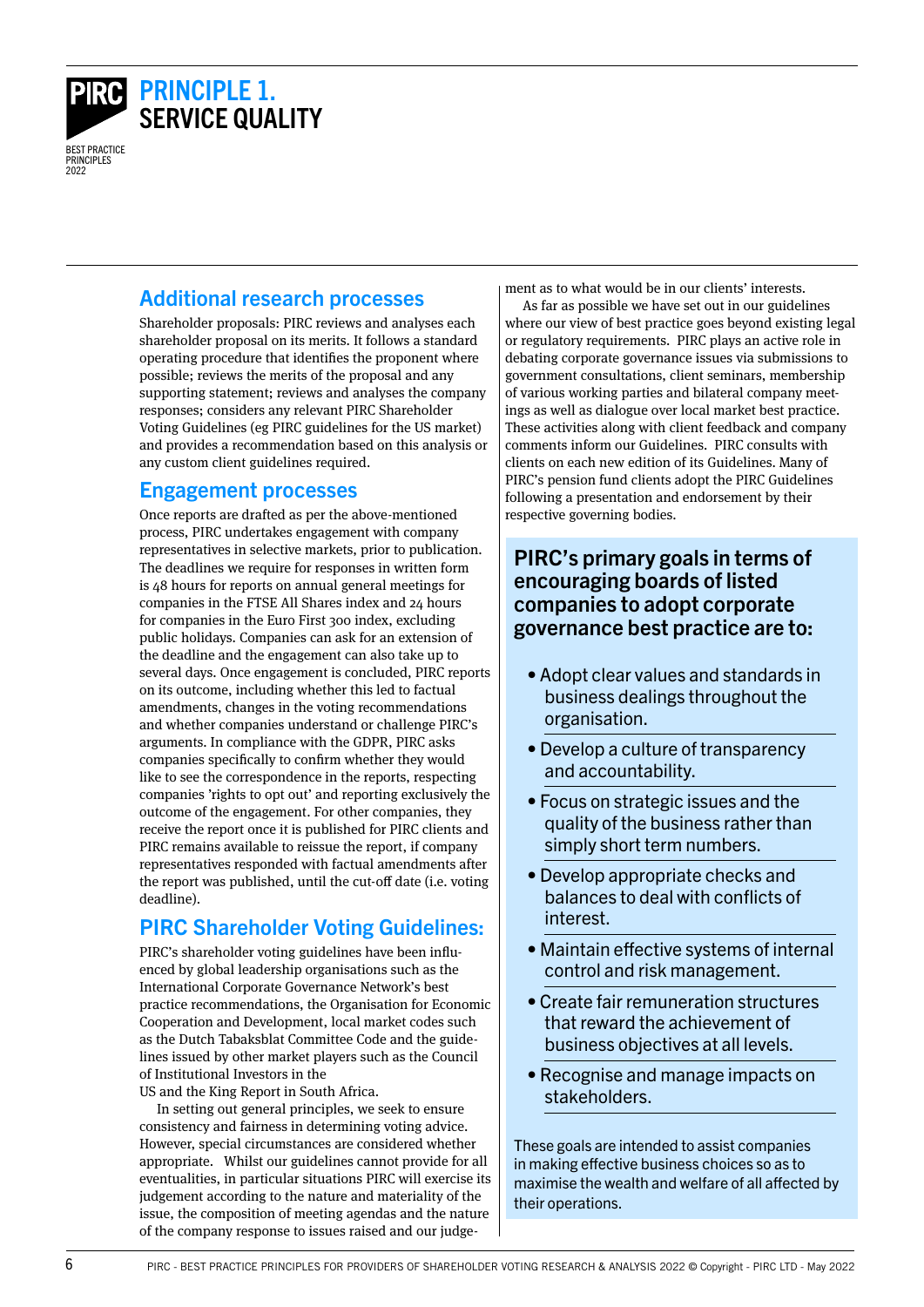

In general terms, PIRC considers the following in deciding on voting recommendations:

- PIRC's shareholder voting guidelines.
- Local market codes of best practice.
- The Board's explanation for the proposal including any departure from good practice.
- Board assurances on positive changes.
- Potential impact of oppose votes on corporate structure (and likelihood of occurrence).
- Use of shareholders' funds (the capital of a company), and a comparison with particular balance sheet items which, net of liabilities comprise the capital, focus not only what shareholders' funds have been spent on, but to identify investment risk and governance considerations.
- The materiality of any concern and timescales involved.
- Opportunities for further votes in the future on the issue.
- Market implications from any precedent created.

Our role is to provide advice in the best interests of our clients. In assessing where these interests lie, we assume our clients are long-term equity investors who value high standards of corporate governance and business conduct, the creation of wealth within legitimate boundaries and the importance of good relations with other stakeholders, as key factors in the ongoing success of the companies in which they invest. PIRC does provide ESG analysis alongside its core corporate governance analysis. PIRC will always apply its judgement and experience to the individual circumstances of companies, which may lead to different outcomes other than those indicated in its particular country guidelines. Increasingly PIRC is also a provider of stand alone engagement services for clients.

The UK Guidelines have 6 main sections that match the structure of a PIRC Corporate Governance report. These are: directors, remuneration, audit and reporting, share capital and shareholder relations and environmental management reporting.

#### PIRC seeks to promote dialogue and engagement with companies we research through:

- Giving companies the opportunity to comment on PIRC analysis both prior to and after publication of reports and in regular meetings throughout the year.
- Circulating the PIRC Shareholder Voting Guidelines to all listed companies, investors and other market participants.
- Engaging in dialogue with companies, investors, regulators and professional bodies.

PIRC has a Policy Forum comprising staff from all levels of the PIRC team that acts as a conduit for information to ensure that new issues (whether or not they have a voting outcome) are considered in the preparation of our corporate governance and corporate social responsibility research.

In setting out general principles, we seek to ensure consistency and fairness in determining voting advice. However, special circumstances are considered where appropriate. Whilst our guidelines cannot provide for all eventualities, in particular situations PIRC will exercise judgement according to the nature of the company response to issues raised and our judgement as to what would be in our clients' interests.

During PIRC's 32 years history, PIRC has had significant influence on the development of standards applying to the operation and management of public companies in the UK. Many of the elements of corporate governance that are now taken for granted at public companies were reforms that PIRC had proposed much earlier. A list of the core governance reforms that have been introduced at UK listed companies and the corresponding PIRC initiative in support of them is available on PIRC's website.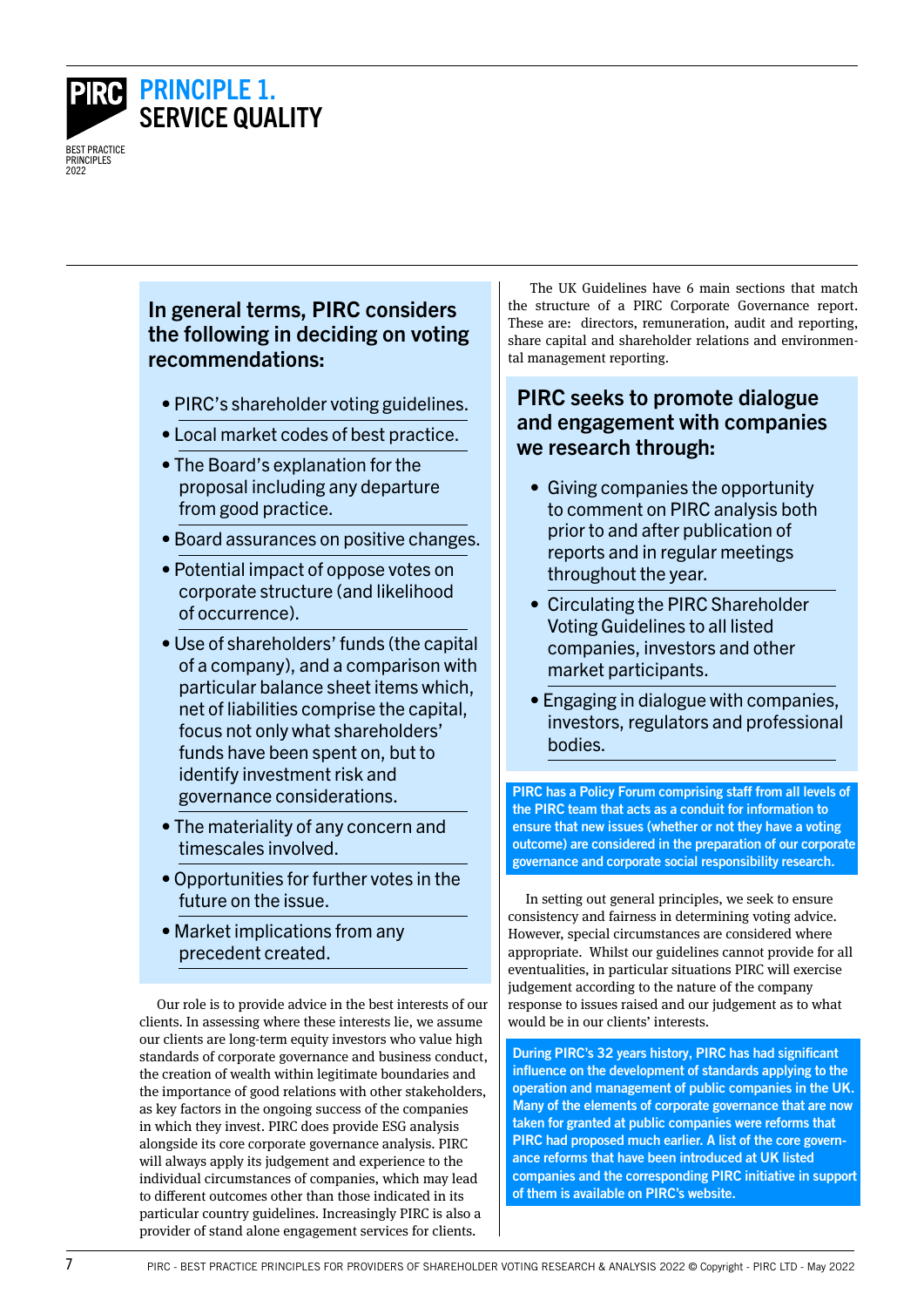

#### Custom Voting Clients

For PIRC's clients who operate a custom voting policy our research process provides a draft report that can be amended by the client up to 24 hours following receipt. The guidelines used are based on the client's own policy. PIRC devises an appropriate voting template that reflects the client's policy.

#### Employee Qualification and Training

PIRC has a staff base of approximately 40. The majority of whom work in the research team and are dedicated to producing global corporate governance research and voting recommendations. PIRC also has 3 consultants based in Portugal, Japan and New Zealand who work on governance research and engagement. PIRC has a data team that collects and interprets corporate governance data that is used in the PIRC corporate governance proxy reports. PIRC's team is global and as such every member of the permanent research staff is trained on all markets. There is some regional division based on seniority, background, language diversity and interests in order to maximise performance. However, each member of the team is trained to produce reports globally. PIRC does not employ external research providers

PIRC has an internal induction and training process that all research and data staff must complete on joining the company. This initial induction is vital to establishing a common framework of understanding on corporate governance and ESG matters and how PIRC brings its unique perspective on these matters to the context of its values and client services. The average length of service for research staff is 5 years. As part of the induction process, research staff at PIRC provides one-on-one mentoring to new staff. This has been maintained during the COVID-19 pandemic and lockdown. The average length of service/experience in our management team for corporate governance and corporate responsibility research delivery is 15 years at PIRC. An induction process is required for all staff when they start, for the duration of approximately three weeks, and it covers all aspects of work at PIRC.

The training programme is developed by their line manager and new staff are assigned a mentor, who will track training sessions per day and progress desired/ achieved.

New permanent staff are assessed half-way through the probationary period by line manager and other stakeholders.

In 2021, we hired 5 temporary staff during the proxy season to work on global markets.

During proxy season (between 1 February 2021 and 31 May 2021) a total of 5,109 reports (of which 4,632 AGM reports) were drafted by 11 researchers.

During 2021, the breakdown of our staff was as follows:

Permanent staff =  $21$  = men  $15$  – women 6 Permanent PT staff =  $4 = 4$  women Temporary staff =  $3 = 3$  men Contractors =  $5 = 3$  men – 2 women

#### Complaints Handling

PIRC responds to company concerns about our research or proxy reports, through email and correspondence, and conference calls, Issuers can complain directly to the Managing Director and will be followed up within 48 hours. Their claims on data and research will be handled by a different member of staff from that who drafted the report or handled the correspondence subject to complaint. A detailed response is prepared for sign-off by PIRC's managing director, depending on the nature of the concern/complaint raised. There can be a delay is responding to such concerns/complaints at the height of the proxy season. PIRC makes best efforts to review the materiality of such concerns/complaints in the first 48 hour period. Detailed responses may take up to several weeks depending on materiality and business pressures.

In addition PIRC is subject to the Financial Conduct Authority rules of business conduct and Financial Services Ombudsman procedures in the UK. PIRC is regulated by the Financial Conduct Authority.

#### Feedback Management

PIRC's feedback management arrangements are discussed under Principal Three below.

#### Client and Supplier Understanding

PIRC's client and supplier understanding protocols are discussed under Principle Three below.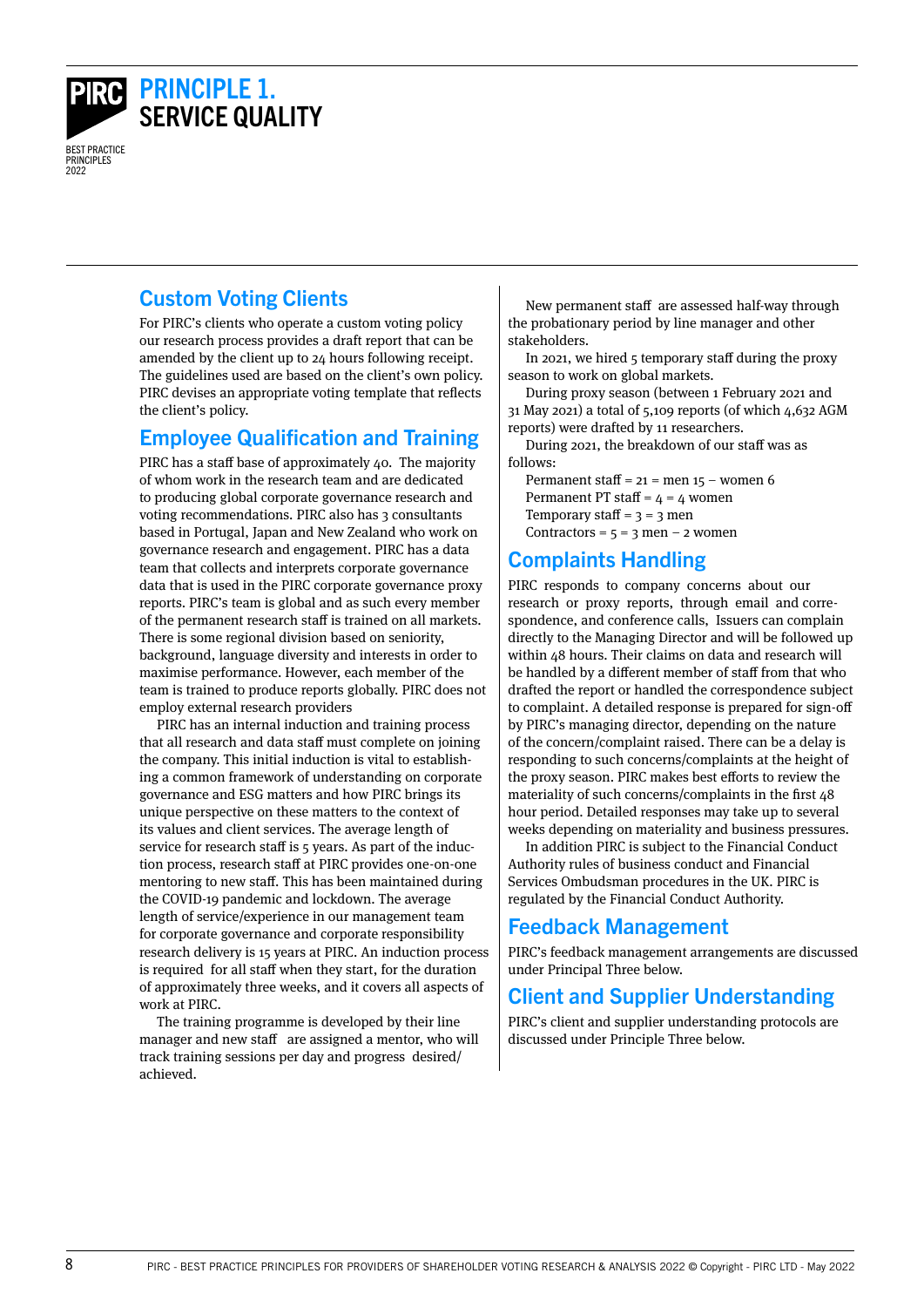

## PRC PRINCIPLE 2. CONFLICTS OF INTEREST MANAGEMENT

#### Purpose

PIRC has written the following policy statement that describes how we propose to manage potential conflicts of interest we may have with any of our clients. Our objectives in drafting this policy statement are as follows:

> (1) to assure clients that the information and advice PIRC provides is impartial;

(2) to outline a system whereby actual and potential conflicts are disclosed to clients and managed effectively.

(3) to provide clients with clear disclosure obligations.

#### **Definitions**

PIRC suggests the following definitions apply to terms used in this policy statement:

- A. "Conflict of Interest" or "Conflict" includes those circumstances that create or have the potential to create an actual or reasonably perceived conflict between PIRC and the client and/or the client's key personnel. A conflict exists when PIRC or the client, or PIRC's key personnel, or the client's key personnel or a close relative, domestic partner or other significant personal or business relationship of PIRC or the client's key personnel knows, or has reason to know, that he or she has a financial or other interest that is likely to bias his or her advice or evaluation of any matter regarded as material to the services between PIRC and the client.
- B "Key Personnel" refers to those persons identified by PIRC who will exercise a significant role in providing to the client the services required under an assignment or contract. C. "Staff" refers to the client's Investment or Administrative staff.

#### Disclosure responsibilities of PIRC:

- A. In its response to a Request for Proposal ("RFP"), PIRC shall generally identify in writing the circumstances and nature of Conflicts that may arise if it were selected to provide to a client the services set forth in the RFP's scope of work.
- B. In addition, at the time of a specific assignment PIRC shall generally identify in writing to the client the circumstances and nature of all Conflicts pertinent to the specific assignment, recommendation, advice or other service. PIRC shall explain whether the Conflict is manageable or unmanageable. If the Conflict is manageable, PIRC will explain the steps or measures that it intends to take to avoid the Conflict or manage the Conflict. The disclosure required under this paragraph must be made prior to the time that PIRC provides the services that give rise to the Conflict.
- C. Once a Conflict has been disclosed, PIRC will promptly update the client in writing of any changes in circumstances.
- D. In following this policy statement, PIRC will consider the spirit as well as the literal expression of this policy. PIRC will take responsibility for scrutinising the services provided under the terms of the contract with the client for any future Conflicts and make appropriate disclosures. In cases where the PIRC is unsure whether a Conflict actually exists, the Conflict will be disclosed, for example in an individual company proxy report, where it will be identified in the body of that report.

Induction and internal training: All staff will undergo conflict of interest identification training as part of their overall induction upon appointment. Every member of staff must report periodically their holdings to the compliance officer.

PIRC is sensitive to particular conflicts that may arise in the course of its work. The following is an example of a potential conflict in an important are important area that it brings to clients' attention:

- Providing an analysis of a shareholder proposal in which PIRC or its employees have been advising the proponent.

PIRC will provide a summary of any or all of those conflicts for its clients on an annual basis where it has taken remedial action to disclose and manage such conflicts. To date we have not had any disclosure notifications required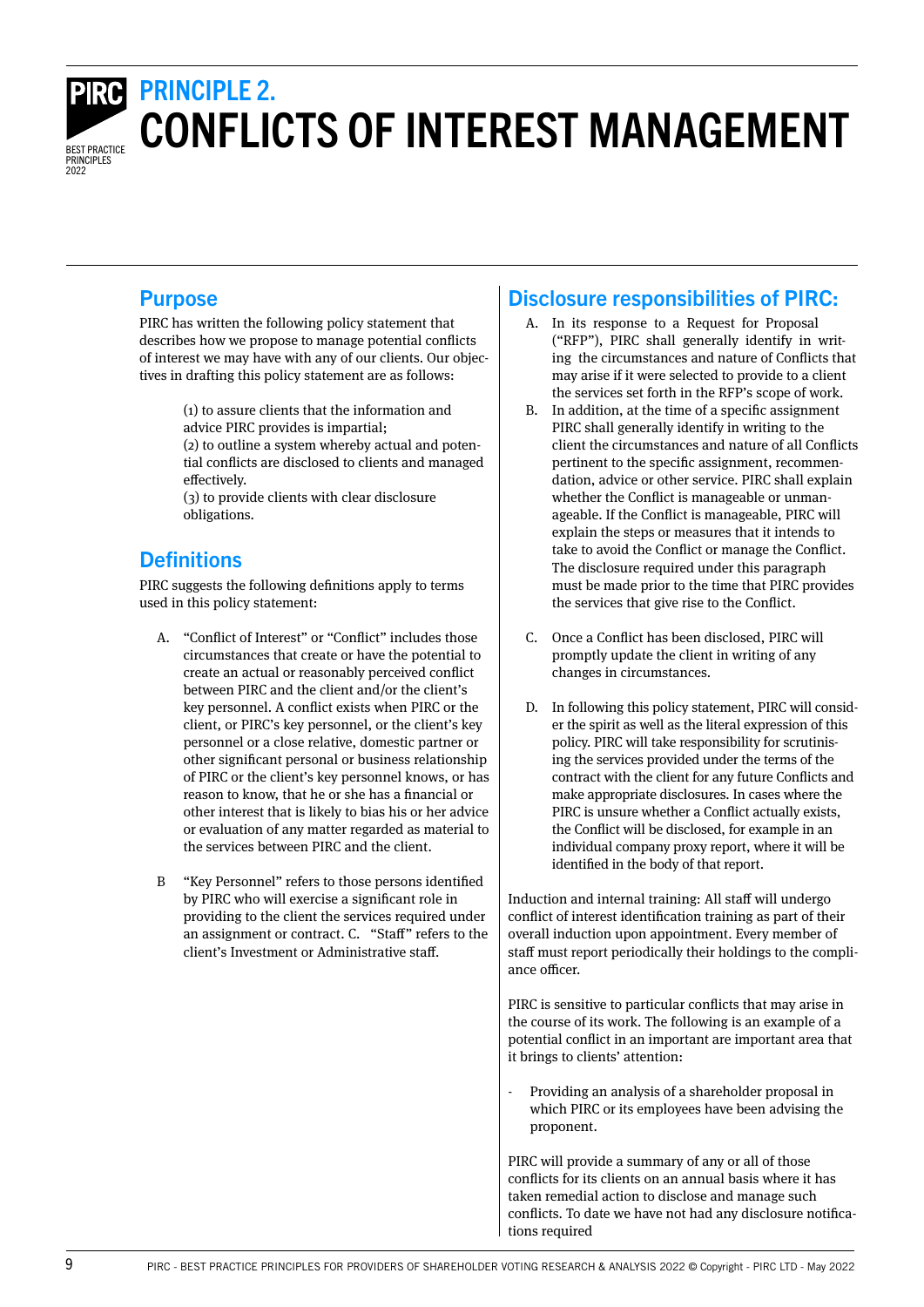

## PRG PRINCIPLE 3. COMMUNICATIONS POLICY

#### Dealing with PIRC: What should companies expect?

#### Introductory letter

PIRC's initial communications policy with companies (issuers) begins with a letter sent by email to a published contact address at the company. PIRC seeks to have a dialogue via the company secretary but will use a general corporate contact address if this is absent from disclosures. In that letter PIRC will ask for documents to assist in its reporting. These include a prior year's annual reports and the Company's Articles of Association. These requests follow inclusion of the company within PIRC research coverage, determined by the portfolio holdings of clients or local market indices. Changes within these holdings are monitored on a quarterly or monthly basis, depending on availability of new data.

#### Voting guidelines

PIRC seeks to update and publishes its Shareholder Voting Guidelines each year. UK companies can expect a complimentary pdf version by email following each annual publication and a corresponding explanatory document which sets out where PIRC policy has changed. For foreign markets outside the UK All-Share index, PIRC provides guidelines for each market where client stocks are held.

#### Proxy Report Delivery

Companies can expect their investors to be informed of PIRC's voting recommendations ahead of statutory voting deadlines for any given market. As PIRC is just one of many intermediaries involved in the proxy voting chain we are subject to the imposition of deadlines by other intermediaries with whom we have no contractual relationship. Where externally imposed voting deadlines conflict with PIRC's contractual delivery deadlines to clients, companies should expect that PIRC will adhere to its own contractual terms. This is particularly the case where such deadlines are subject to change at short notice.

#### Report Accuracy

In common with other proxy agencies, PIRC endeavours to provide research and recommendations on thousands of companies held in institutional investors' equity portfolios. The high concentration of general meetings at certain times of the year requires PIRC, on behalf of investor clients, to distil a significant volume of disclosure. PIRC has processes in place to mitigate the risk of inaccurate commentary reaching its clients. Despite these processes, errors may occur. Companies can expect that where factual errors which impact on a voting recommendation are identified and agreed, PIRC will re- issue

an amended report to its clients and provide a copy to the company. Outside the UK, all companies should expect to receive a final copy of our proxy report. PIRC does not guarantee that this copy will be dispatched ahead of the company's individual proxy deadline. At the end of each summer, the research teams reviews engagement and aggregated data from the UK FTSE AllShare, in order to review research during the previous proxy season. Outlying data is singled out and reviewed. Ongoing training is performed throughout the year.

#### PIRC's Voting Recommendations

Issuers should expect some of the votes cast by their shareholders to be informed by PIRC voting recommendations. PIRC recommendations are based on the principles advocated by PIRC's Shareholder Voting Guidelines and the conclusions of research done prior to general meetings.

#### Engagement

PIRC works for its investor clients and not the companies in which those clients invest. However for the UK FTSE All Share and FTSE Eurofirst 300 companies, PIRC considers that UK companies should be able to see its recommendations as a matter of courtesy. PIRC sends copy of the published reports to all issuers whose shares are subscribed by PIRC's clients, in correspondence of their meetings. For companies in the FTSE Allshare, companies are sent the draft report prior to publication and have 48 hours as a deadline for comments. Companies in the FTSE Eurofirst 300 index are given instead 24 hours to respond.

Every company engagement is given in the published report, disclosing : whether factual amendments were incorporated, whether the amendments included additional information not in response to a factual amendment, whether the comments led to changes in voting recommendations, whether the outcomes were understood or challenged by the company. Where companies suggest any amendments to be incorporated into PIRC's draft report, they will only be considered when provided via a written response and received in a timely manner. Such amendments will only be considered in questions of fact. All external communications cc the Head of Research and a shared mailbox (pircresearch). This enables consistent tracking of all communication vis-à-vis ethics guidelines and escalation if needed.

Purchase of shares brings with it fundamental rights underpinned by Company Law. Companies should expect PIRC to be an advocate of the use of such rights by shareholders. Where a recommendation to vote is premised on our view that a company's behaviour is contrary to a fundamental principle, it is unlikely that engagement or dialogue will result in a change in our recommendation unless there is evidence of a change in corporate behaviour.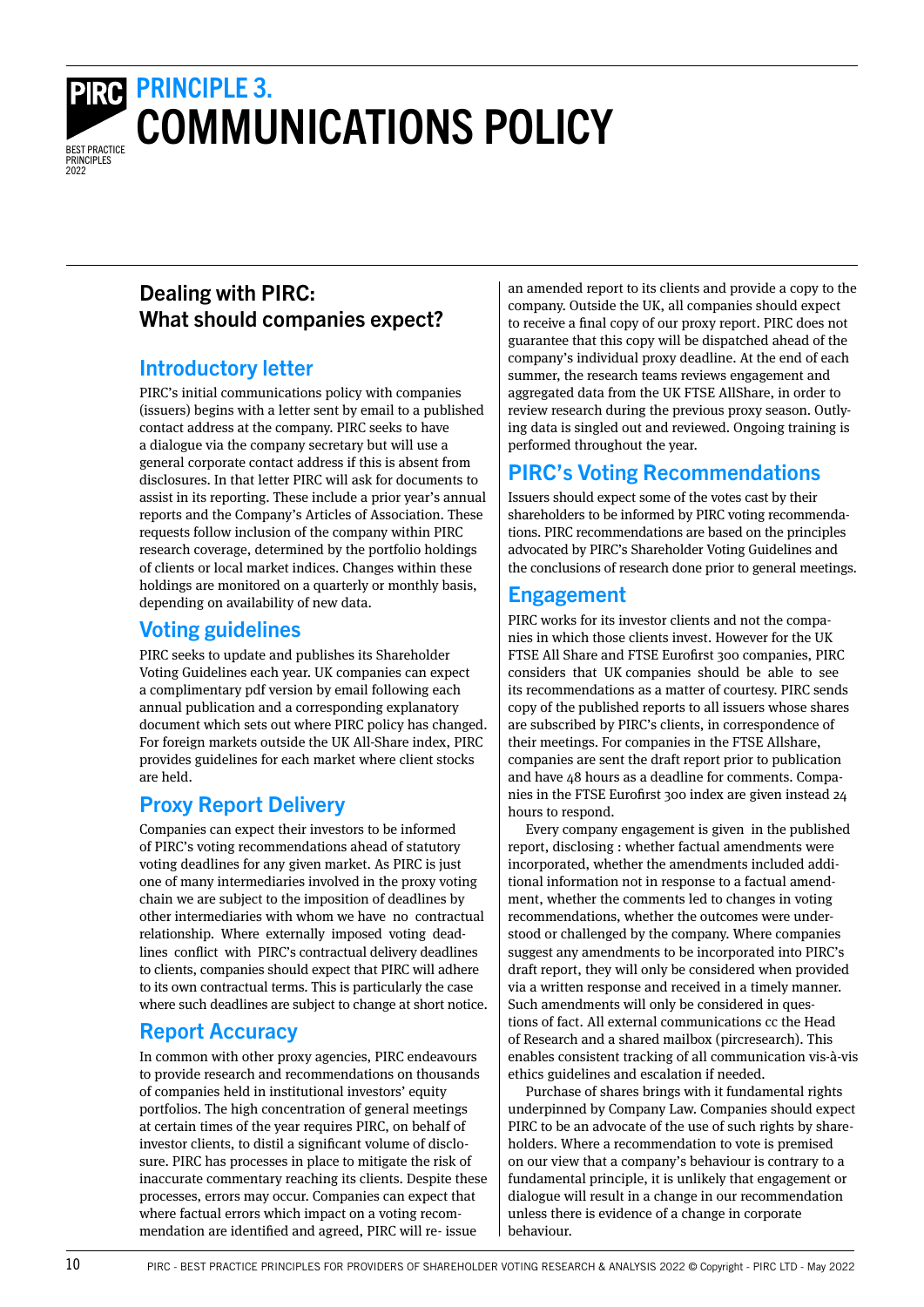

#### PIRC PRINCIPLE 3. COMMUNICATIONS POLICY

In addition PIRC discloses the nature of UK company engagement it has had in the individual proxy research report for clients. PIRC seeks to maintain a flexible response to company engagement, baring in mind its first loyalty to its clients.

#### Voting disclosure

Companies can expect post-meeting public disclosure of each recommendation made by PIRC on PIRC's website. This is uploaded as of the meeting date for the company.

#### Public Disclosures

Companies can expect PIRC to contribute to public policy debate. PIRC advocates improved corporate behaviours via regulatory submissions, event attendance and media contributions. From time to time PIRC will reference company practices in its public comments. Any such references will be evidence based. PIRC will not refer to any company communications of a confidential nature, provided by a company in the course of PIRC's dialogue or engagement with that company, unless it has obtained permission from the company to make such communications available to its clients.

#### Dealing with shareholder proponents

PIRC will review all shareholder proposals on the proxy agenda of any company, on a case by case basis. In general terms PIRC supports the right of shareholders to have access to the proxy for nominating directors and shareholder proposals/resolutions. PIRC regards this process as a part of their fundamental rights and encourages such engagement by a company's shareholders as a positive contribution to the shareholder process that can

strengthen corporate governance.

Each shareholder proposal is analysed and proponents' texts and supporting statements are scrutinised. PIRC will then analyse any statement in support or opposition by the company board. It will on occasion have prior knowledge of such a proposal and this will be disclosed in its analysis within the proxy report.

PIRC is contacted from time to time by other stakeholder interests, such as a company's employee representatives, and PIRC will accord appropriate status to such contacts, whilst always seeking to obtain company responses to the substantive matters under consideration in any such dialogue.

#### Dialogue with Media and the Public

PIRC has a communications executive through which all dialogue with the media is managed, and from time to time will make communications with media organisations. It maintains a Twitter account and will publish press releases from time to time. Designated PIRC spokespersons will from time to time communicate in the media.

PIRC does not release any company proxy reports to the media unless it has been published to clients first, and then as a rule only when asked. However from time to time PIRC believes it is in its clients' interests and the interest of all market participants to press release its voting recommendations on a particular company ahead of a company meeting. PIRC has a dedicated channel to speak to Press, the mail address PIRC\_Press@pirc.co.uk Only senior managers and directors speak to press, most frequently the Head of Financial Research and Analysis, the Head of Stewardship or the Managing Director.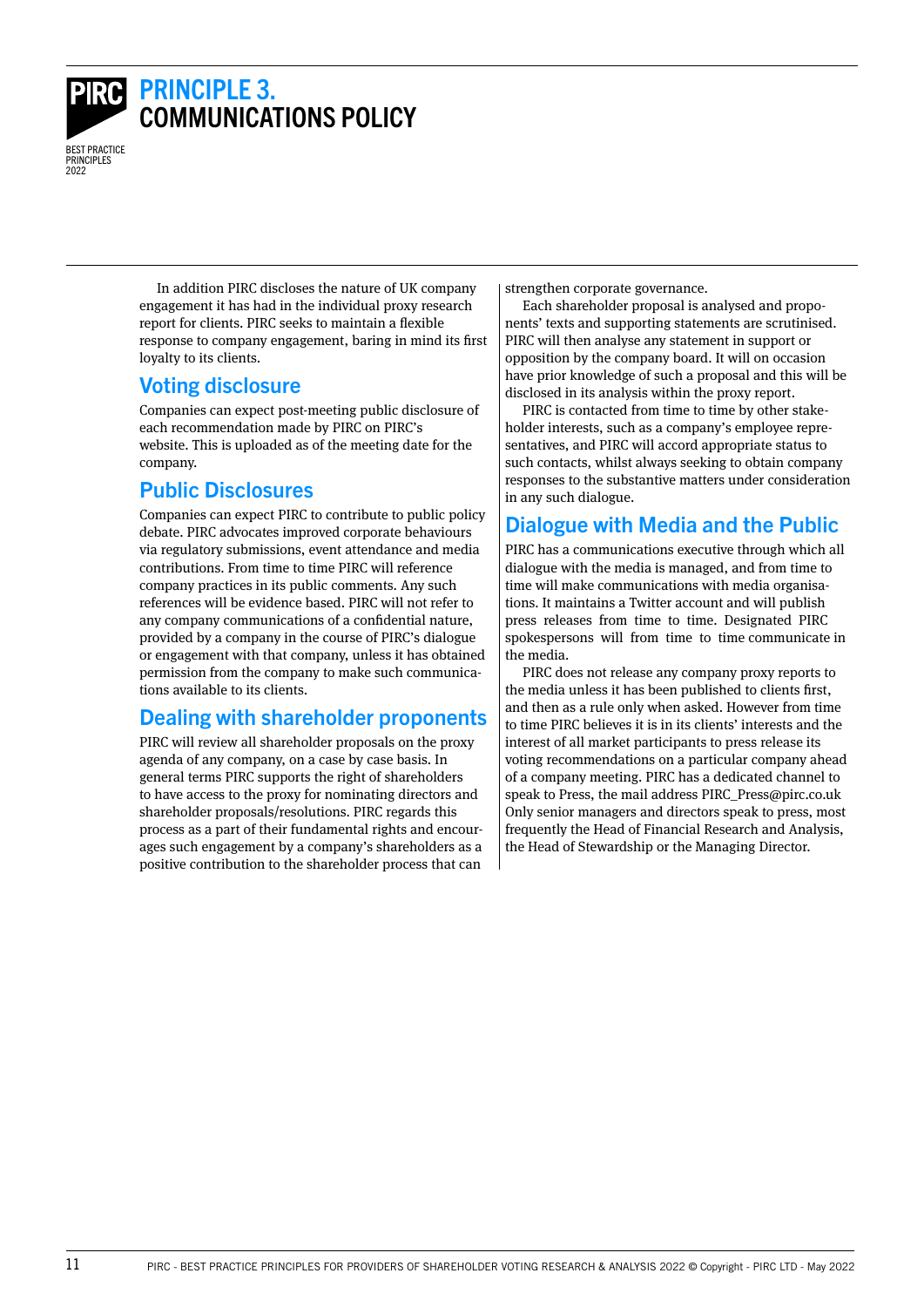

#### PIRC RESPONSE TO IOC ASSESSMENTS OF 2020 COMPLIANCE REPORTS

| Principle                                                                                                                                                                                                                                                                                                                                                                                                     | <b>Applied/Explained</b> | <b>Comment</b>                                                                                                                                                                                                                                                                                                                                                                                                                                                                         |
|---------------------------------------------------------------------------------------------------------------------------------------------------------------------------------------------------------------------------------------------------------------------------------------------------------------------------------------------------------------------------------------------------------------|--------------------------|----------------------------------------------------------------------------------------------------------------------------------------------------------------------------------------------------------------------------------------------------------------------------------------------------------------------------------------------------------------------------------------------------------------------------------------------------------------------------------------|
| A.1 Timeliness: explanations for how timelines are<br>conceived, managed, and executed.                                                                                                                                                                                                                                                                                                                       | Applied                  | Add section:<br>"During 2021, PIRC has published reports<br>with an average of 16.5 days prior to the<br>meeting for AGMs and 15.6 days prior to<br>the meeting for EGMs. During proxy season<br>(here considered between 1 February and<br>31 May) the average delivery time was 15.3<br>and 15.2 days prior to the meeting,<br>respectively."                                                                                                                                        |
| 1.A.2 Research capacity: is the team organized into<br>country or regional experts? Or by industry sector? If not,<br>how does it apply expertise so as to produce informed<br>reports? Does it employ external research providers? If<br>so, how does it monitor for quality, accuracy, independ-<br>ence, reliability, and potential conflicts of interest?                                                 | Applied                  | Add section:<br>"PIRC's team is global and as such every<br>member of the permanent research staff is<br>trained on all markets. There is some<br>regional division based on seniority,<br>background, language diversity and interests<br>in order to maximise performance. However,<br>each member of the team is trained to<br>produce reports globally. PIRC does not<br>employ external research providers."                                                                      |
| 1.A.3 Signatories to provide diversity data on staff-bro-<br>ken down by permanent professionals as well as<br>temporary, seasonal employees-so that stakeholders<br>can better assess the teams conducting proxy voting<br>research.                                                                                                                                                                         | Applied                  | Will add section:<br>Permanent staff = $21$ = men $15$ – women 6<br>Permanent PT staff = $4 = 4$ women<br>Temp staff = $3 = 3$ men<br>Contractors = $5 = 3$ men - 2 women                                                                                                                                                                                                                                                                                                              |
| 1.A.4 Staff qualifications: Signatories to explain in more<br>detail about how they manage professional development<br>for full-time professionals, if they have such programs<br>and about induction/orientation and content training for<br>temporary or part-time employees. Descriptions on<br>content, duration, instruction methods, mentoring<br>opportunities, and other factors would be welcome.    | Applied                  | An induction process is required for all staff<br>when they start, for the duration of approxi-<br>mately three weeks, and it covers all aspects<br>of work at PIRC.<br>The training programme is developed by<br>their line manager and new staff are<br>assigned a mentor, who will track training<br>sessions per day and progress desired/<br>achieved.<br>New permanent staff are assessed<br>half-way through the probationary period by<br>line manager and other stakeholders. |
| 1.A.6 Staff numbers and workload: data showing the<br>average count of permanent professional staff during the<br>year, together with the number of temporary/seasonal<br>employees during high-volume periods. Signatories<br>should then quantify staff workload-especially the<br>average number of reports per analyst and similar<br>data-and describe how they calculate this ratio and its<br>meaning. | Applied                  | In 2021, we hired 5 temporary staff during<br>the proxy season to work on global markets.<br>During proxy season (between 1 February<br>2021 and 31 May 2021) a total of 5,109<br>reports (of which 4,632 AGM reports) were<br>drafted by 11 researchers.                                                                                                                                                                                                                              |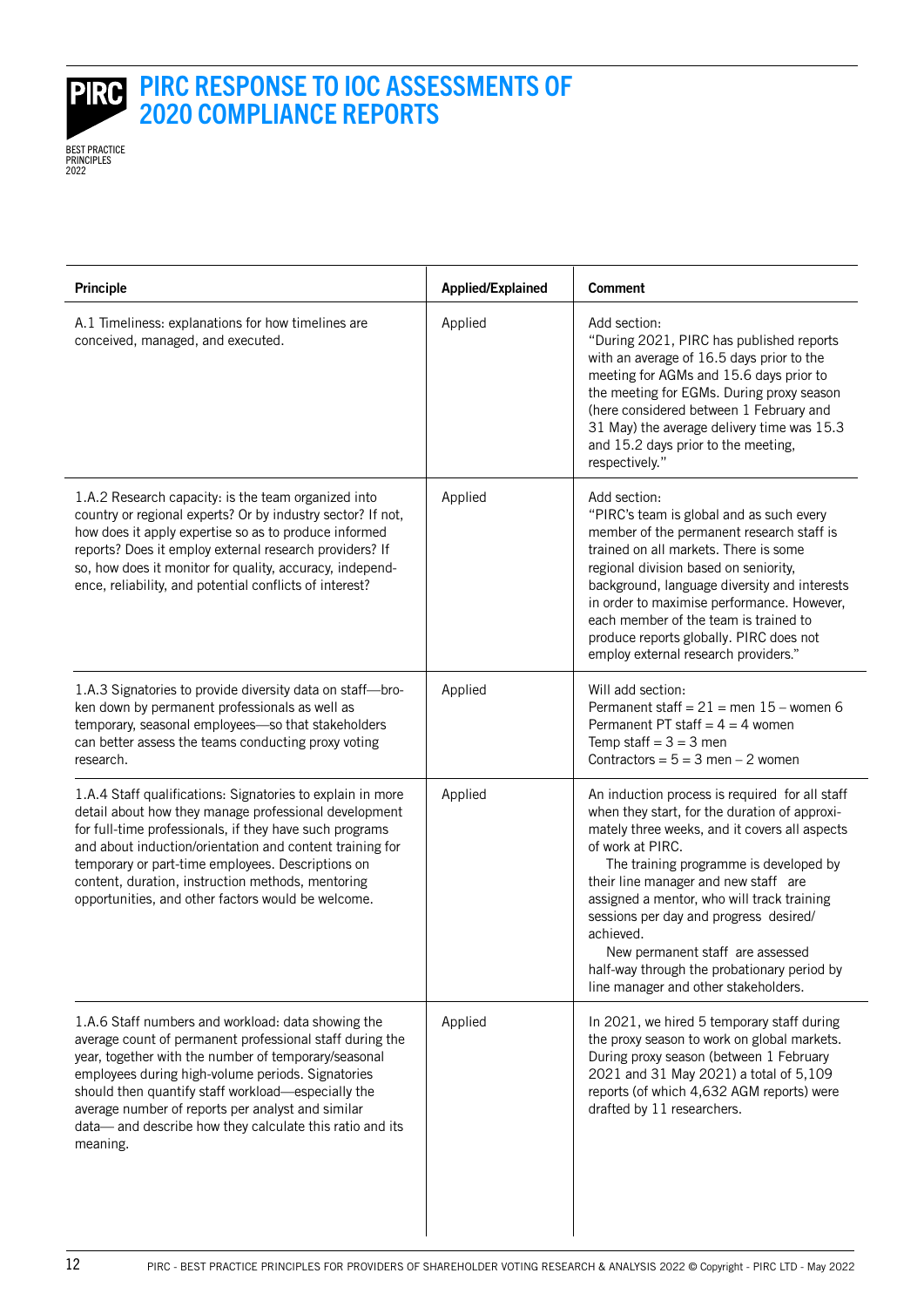

| 1.A.7 Quality assurance: data and explanations on<br>fact-checking and error-tracking together with remedia-<br>tion practices on both corrections and how lessons may<br>be applied to avert similar errors in the future.                                                                                                                                                                                                                                                                                                       | Applied | At the end of each summer, the research<br>teams reviews engagement and aggregated<br>data from the UK FTSE AllShare, in order to<br>review research during the previous proxy<br>season. Outlying data is singled out and<br>reviewed. Ongoing training is performed<br>throughout the year.                                                                                                                  |
|-----------------------------------------------------------------------------------------------------------------------------------------------------------------------------------------------------------------------------------------------------------------------------------------------------------------------------------------------------------------------------------------------------------------------------------------------------------------------------------------------------------------------------------|---------|----------------------------------------------------------------------------------------------------------------------------------------------------------------------------------------------------------------------------------------------------------------------------------------------------------------------------------------------------------------------------------------------------------------|
| 1.A.9 Statistics at a glance                                                                                                                                                                                                                                                                                                                                                                                                                                                                                                      | Applied | Data of reports published w. average days<br>before the meeting will be added in total<br>and per market.                                                                                                                                                                                                                                                                                                      |
| 2.A.1. Revenue sources: Signatories to provide as much<br>such data as possible.                                                                                                                                                                                                                                                                                                                                                                                                                                                  | Applied | Private and Confidential.                                                                                                                                                                                                                                                                                                                                                                                      |
| 2.A.2. Compliance monitoring: explaining in detail how<br>compliance with own rules and practices regarding<br>conflicts of interest is monitored and policed.                                                                                                                                                                                                                                                                                                                                                                    | Applied | PIRC engages solely with issuers and based<br>on own voting guidelines, which are agreed<br>upon with clients and shared with issuers.<br>We do not engage with solicitors or other<br>consultants. Also, researchers do not have<br>access to clients, in order to maintain<br>independence of research. Engagement ex<br>reports and research is performed by two<br>different teams to ensure independence. |
| 2.A.3. Potential conflict instances and notifications.<br>Signatory to (1) spell out the risks of specific conflicts<br>and, conversely, what conflicts they do not have; (2)<br>provide quantitative information on how often potential<br>conflicts are flagged to clients and others; (3) detail<br>descriptions of how potential conflicts are managed<br>including, for those who provide overlay services, by<br>explaining safeguards against potential conflicts; and (4)<br>offer examples of risk mitigation practices. | Applied | To date we have not had any disclosure<br>notifications required.                                                                                                                                                                                                                                                                                                                                              |
| 2.A.5. Recording and escalation: Signatories to explain<br>how each would track any staff breaches in compliance<br>and ethics guidelines and how it would escalate such a<br>case.                                                                                                                                                                                                                                                                                                                                               | Applied | All external communications cc the Head of<br>Research and a shared mailbox (pircre-<br>search). This enables consistent tracking of<br>all communication vis-à-vis ethics guide-<br>lines and escalation if needed.                                                                                                                                                                                           |
| 2.A.6. Employee share trading: Signatory to report in<br>detail on its policies around employee share trading and<br>to indicate whether and how they apply to different<br>categories of staff                                                                                                                                                                                                                                                                                                                                   | Applied | Add section: Every member of staff must<br>report periodically their holdings to the<br>compliance officer.                                                                                                                                                                                                                                                                                                    |
| 2.A.7. Impact of Best Practice Principles: Signatories<br>might wish to enhance stakeholder confidence in the<br>BPP by illustrating what changes they have made in<br>response to the Principles                                                                                                                                                                                                                                                                                                                                 | Applied | This grid will be attached to the response.                                                                                                                                                                                                                                                                                                                                                                    |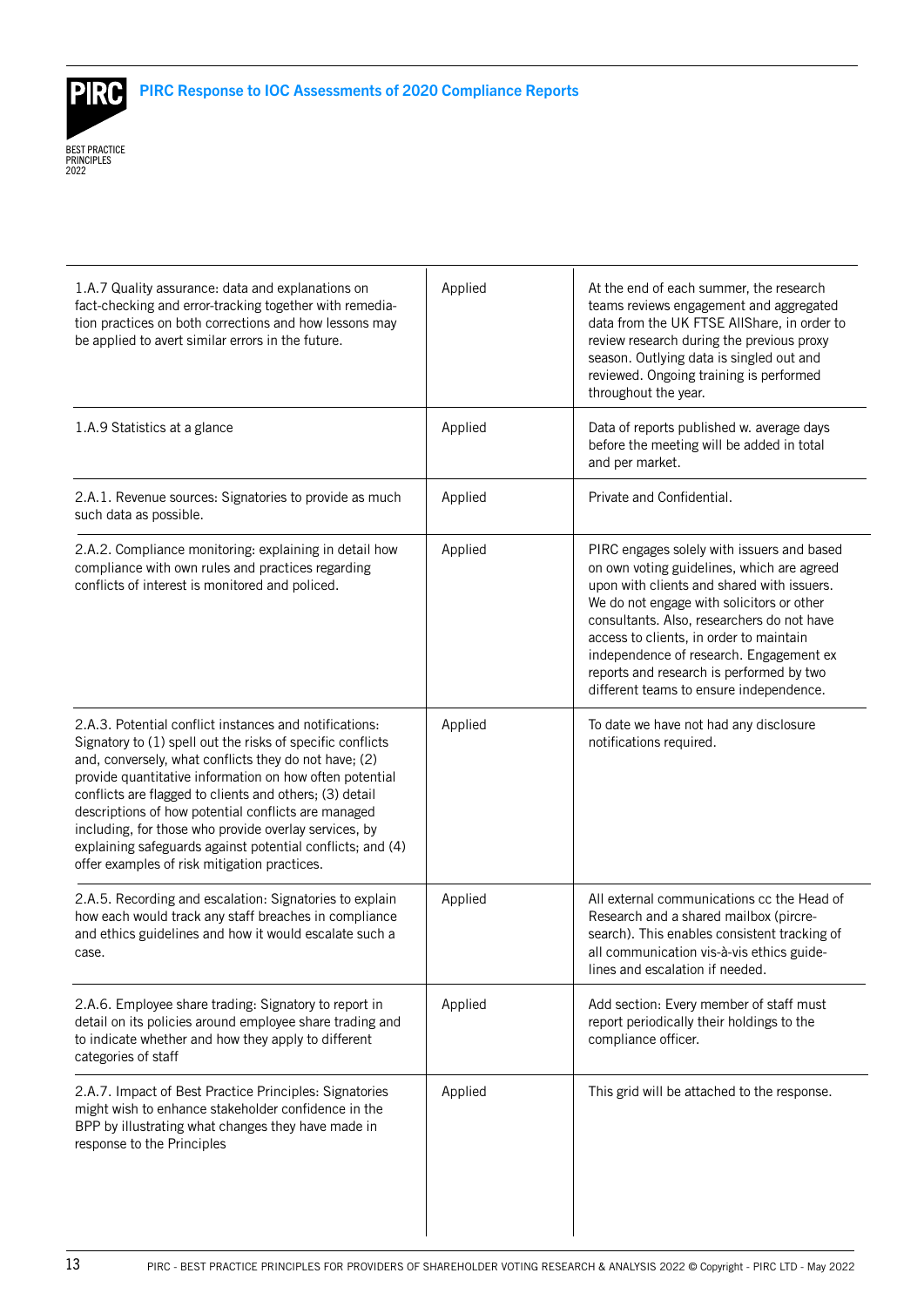



| 3.A.1 Engagement practices and reporting: Signatory<br>should fully explain its approach to engagement. Those<br>that do not engage, or feature only limited engagement,<br>should explain why and how. Those that do engage<br>should report information that can help stakeholders<br>assess the quality, intensity, scope, and purpose of such<br>work. This could involve disclosing (1) how they define<br>engagement, including whether it is directed only at<br>companies (and if so, which parties) or also with other<br>stakeholders; (2) quantitative, qualitative, and timeline<br>metrics that illustrate the scope of such activity; (3)<br>geographic and sectoral breakdowns of engagement; and<br>(4) track outcomes, where relevant to the Signatory's<br>business model. | Applied | PIRC sends copy of the published reports to<br>all issuers whose shares are subscribed by<br>PIRC's clients, in correspondence of their<br>meetings. For companies in the FTSE<br>Allshare, companies are sent the draft report<br>prior to publication and have 48 hours as a<br>deadline for comments. Companies in the<br>FTSE Eurofirst 300 index are given instead<br>24 hours to respond.<br>Every company engagement is given in the<br>published report, disclosing : whether<br>factual amendments were incorporated,<br>whether the amendments included addi-<br>tional information not in response to a<br>factual amendment, whether the comments<br>led to changes in voting recommendations,<br>whether the outcomes were understood or<br>challenged by the company. |
|----------------------------------------------------------------------------------------------------------------------------------------------------------------------------------------------------------------------------------------------------------------------------------------------------------------------------------------------------------------------------------------------------------------------------------------------------------------------------------------------------------------------------------------------------------------------------------------------------------------------------------------------------------------------------------------------------------------------------------------------------------------------------------------------|---------|-------------------------------------------------------------------------------------------------------------------------------------------------------------------------------------------------------------------------------------------------------------------------------------------------------------------------------------------------------------------------------------------------------------------------------------------------------------------------------------------------------------------------------------------------------------------------------------------------------------------------------------------------------------------------------------------------------------------------------------------------------------------------------------|
| 3.A.3 Complaints procedures: Signatory has an explicit<br>obligation under the Principles to feature effective<br>procedures for handling complaints from issuers or<br>others.                                                                                                                                                                                                                                                                                                                                                                                                                                                                                                                                                                                                              | Applied | Issuers can complain directly to the<br>Managing Director and will be followed up<br>within 48 hours. Their claims on data and<br>research will be handled by a different<br>member of staff from that who drafted the<br>report or handled the correspondence<br>subject to complaint.                                                                                                                                                                                                                                                                                                                                                                                                                                                                                             |
| 3.A.4 Media communication policies: part of a Signa-<br>tory's compliance with Principle 3, and Guidance 3.3,<br>involves reporting on how it handles media and,<br>optimally, whether its practices differ by market, region,<br>culture, language, or type of media channel.                                                                                                                                                                                                                                                                                                                                                                                                                                                                                                               | Applied | Added section: "PIRC has a dedicated chan-<br>nel to speak to Press, the mail address<br>PIRC Press@pirc.co.uk Only senior<br>managers and directors speak to press, most<br>frequently the Head of Financial Research<br>and Analysis, the Head of Stewardship or<br>the Managing Director."                                                                                                                                                                                                                                                                                                                                                                                                                                                                                       |
| 3.A.5 Independent Oversight Committee communication<br>channel: Signatories include information about how<br>stakeholders unsatisfied with a firm's adherence to the<br>Principles have a fallback option of communicating<br>concerns or feedback to the Independent Oversight<br>Committee.                                                                                                                                                                                                                                                                                                                                                                                                                                                                                                |         |                                                                                                                                                                                                                                                                                                                                                                                                                                                                                                                                                                                                                                                                                                                                                                                     |